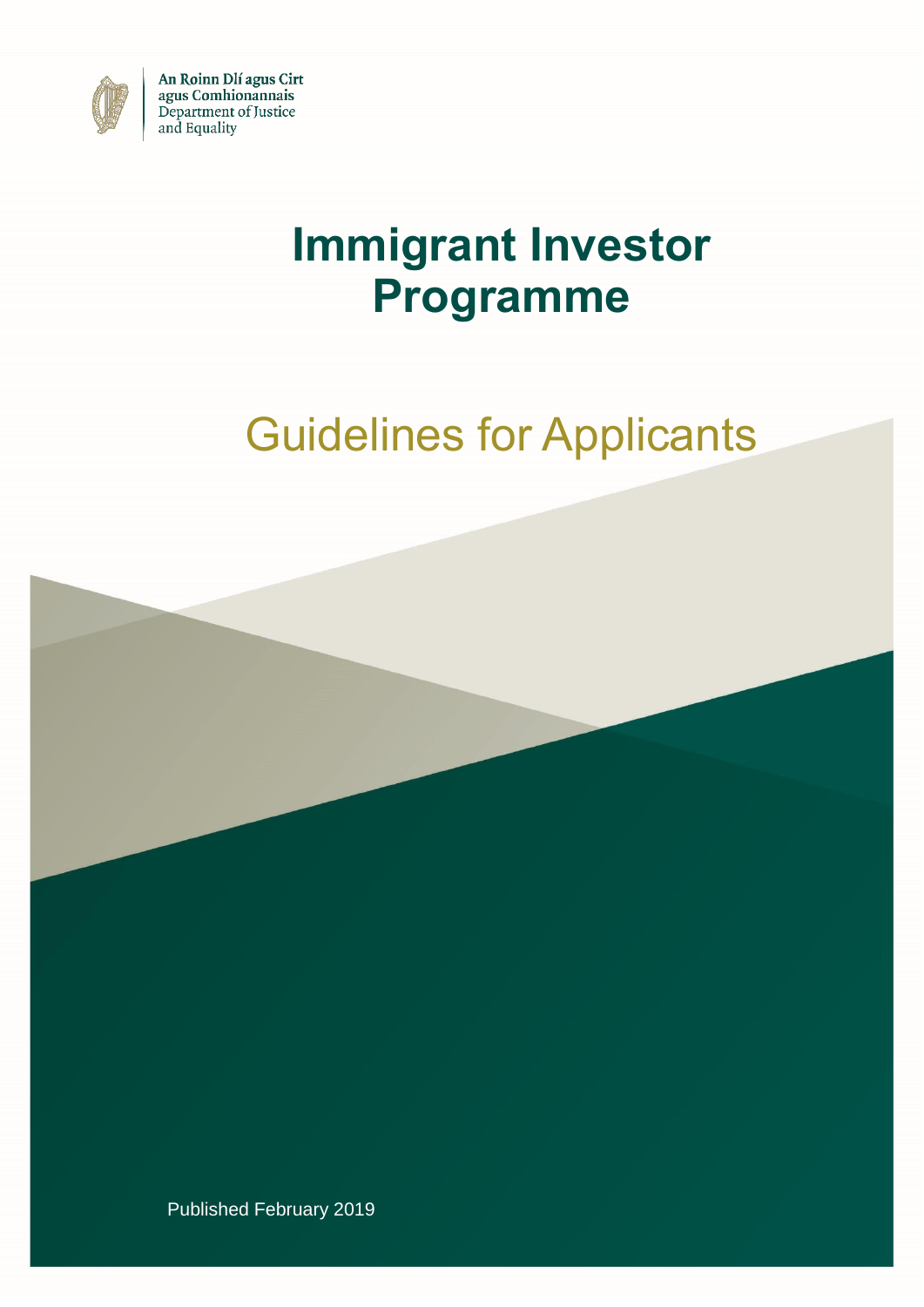## **Contents**

| <b>Executive Summary</b>                                                                     | 3              |
|----------------------------------------------------------------------------------------------|----------------|
| Part 1 - The Application Process                                                             |                |
| 1.1. Introduction                                                                            | 4              |
| 1.2. Investment Options                                                                      | 5              |
| 1.3. Application fee                                                                         | $\overline{7}$ |
| 1.4. Supporting documentation                                                                | $\overline{7}$ |
| 1.5. Evidence of Character                                                                   | 12             |
| 1.6. Rejection of Applications                                                               | 12             |
| Part 2 - The Approval Process                                                                | 13             |
| 2.1 How your application is decided                                                          | 13             |
| 2.2 The Evaluation Committee                                                                 | 13             |
| 2.3 Requirements when you have been approved                                                 | 13             |
| Part 3 - Residing In Ireland                                                                 | 15             |
| 3.1 Registering your permission on arrival in Ireland under the Immigrant Investor Programme | 15             |
| 3.2 Renewal of Residence Permission                                                          | 15             |
| 3.3 Eligible Family Members                                                                  | 16             |
| 3.4 Discount for Education Expenses                                                          | 16             |
| 3.5 Naturalisation                                                                           | 16             |
| 3.6 Withdrawal of immigration permission or loss of status                                   | 17             |
| Appendix 1                                                                                   | 17             |
| Guidance note on property investments under the Immigrant Investor Programme                 | 17             |
| Appendix 2                                                                                   | 18             |
| <b>Frequently Asked Questions</b>                                                            | 18             |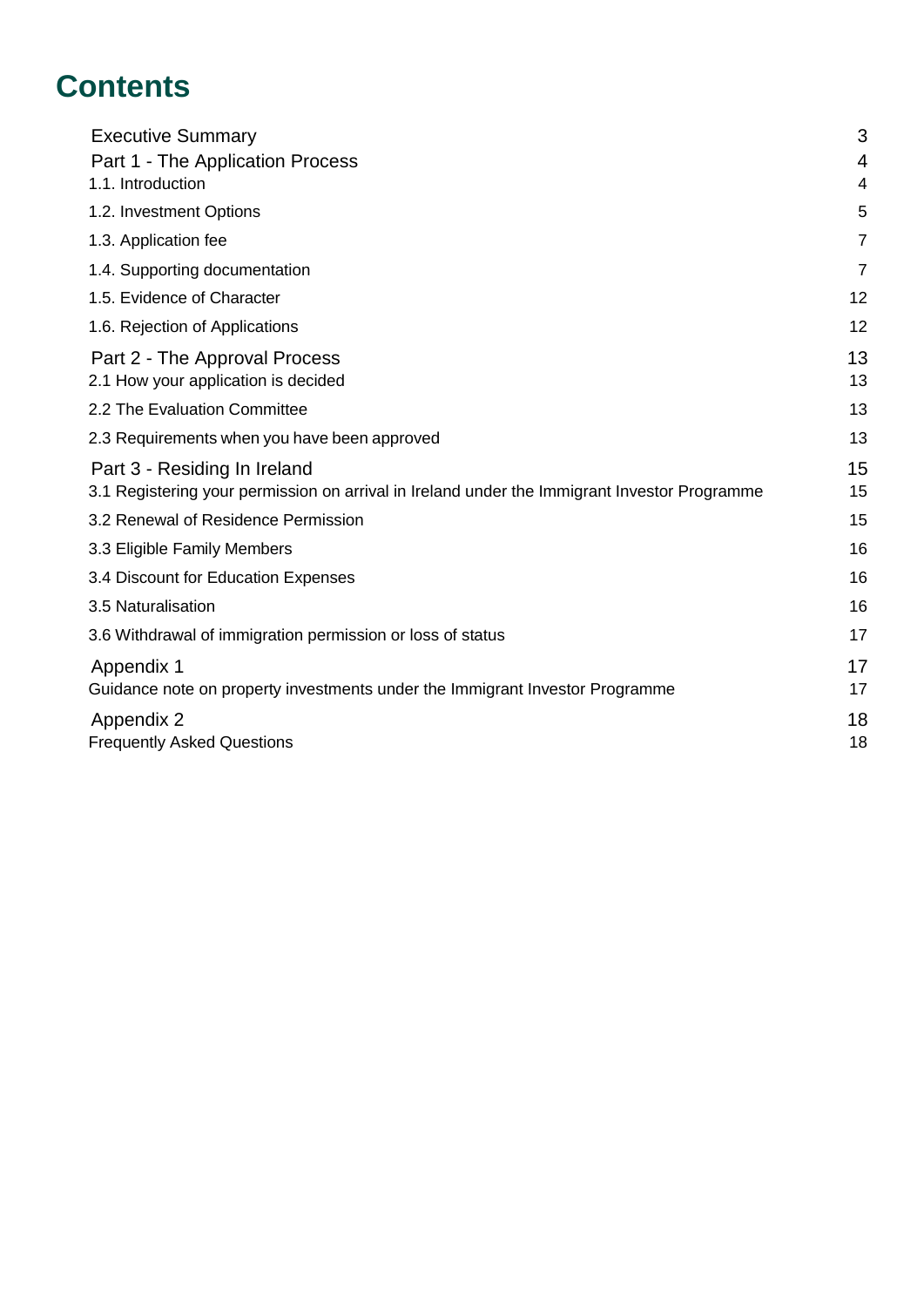### **Executive Summary**

The Immigrant Investor Programme (IIP) was introduced by the Irish Government in 2012 to encourage inward investment for the creation of business and employment opportunities in the State. The IIP is designed to encourage investors and business professionals from outside the European Economic Area (EEA) to avail of opportunities of investing and locating their business interests in Ireland and acquire a secure residency status in Ireland.

Applicants must be high net worth individuals with a personal wealth of at least €2 million. Applications are determined by an Evaluation Committee, composed of senior civil and public servants from relevant Irish Government Departments and Agencies.

The programme offers four investment options for potential investors:

- **Enterprise Investment:** A minimum of €1 million invested in an Irish enterprise for a period of at least 3 years.
- **Investment Fund:** A minimum of €1 million invested in an approved investment fund for a period of at least 3 years. Such funds must be approved and regulated by the Central Bank.
- **Real Estate Investment Trusts (REIT):** A minimum investment of €2 million in any Irish REIT that is listed on the Irish Stock Exchange, for a period of at least 3 years.
- **Endowment:** A minimum €500,000 philanthropic donation to a project which is of public benefit to the arts, sports, health, culture or education in Ireland.

There are four steps to the IIP process–

- 1. Make an application, without committing any investment funding, on the basis of one of the above investment options.
- 2. Application approved by the Evaluation Committee.
- 3. Make the investment in accordance with your approved application.
- 4. Provide evidence that you have made the investment.

As part of the Irish Naturalisation and Immigration Service's (INIS) on-going commitment to ensure the highest degree of transparency and accountability for the programme, all applications will be subject to enhanced levels of due diligence processes in respect of anti-money laundering, Know Your Client, Politically Exposed Persons and sanction checks. Additionally, we are engaging in data sharing in accordance with the OECD common reporting standards (http://www.oecd.org/tax/automatic-exchange/common-reporting-standard/).

When all the criteria are met the Minister for Justice and Equality will issue you and your nominated family members with permission to reside in the State.

A non EEA national may apply under the IIP for permission for themselves and their spouse/civil partner and children under the age of 18 to reside in the State. Dependent children between the ages of 18 and 24 may also be considered if they are in full time education.

These guidelines detail the terms for applying and maintaining a permission to reside in Ireland under the terms of the IIP. The process aims to establish that the applicant is a suitable candidate and their proposed investment is eligible for the programme.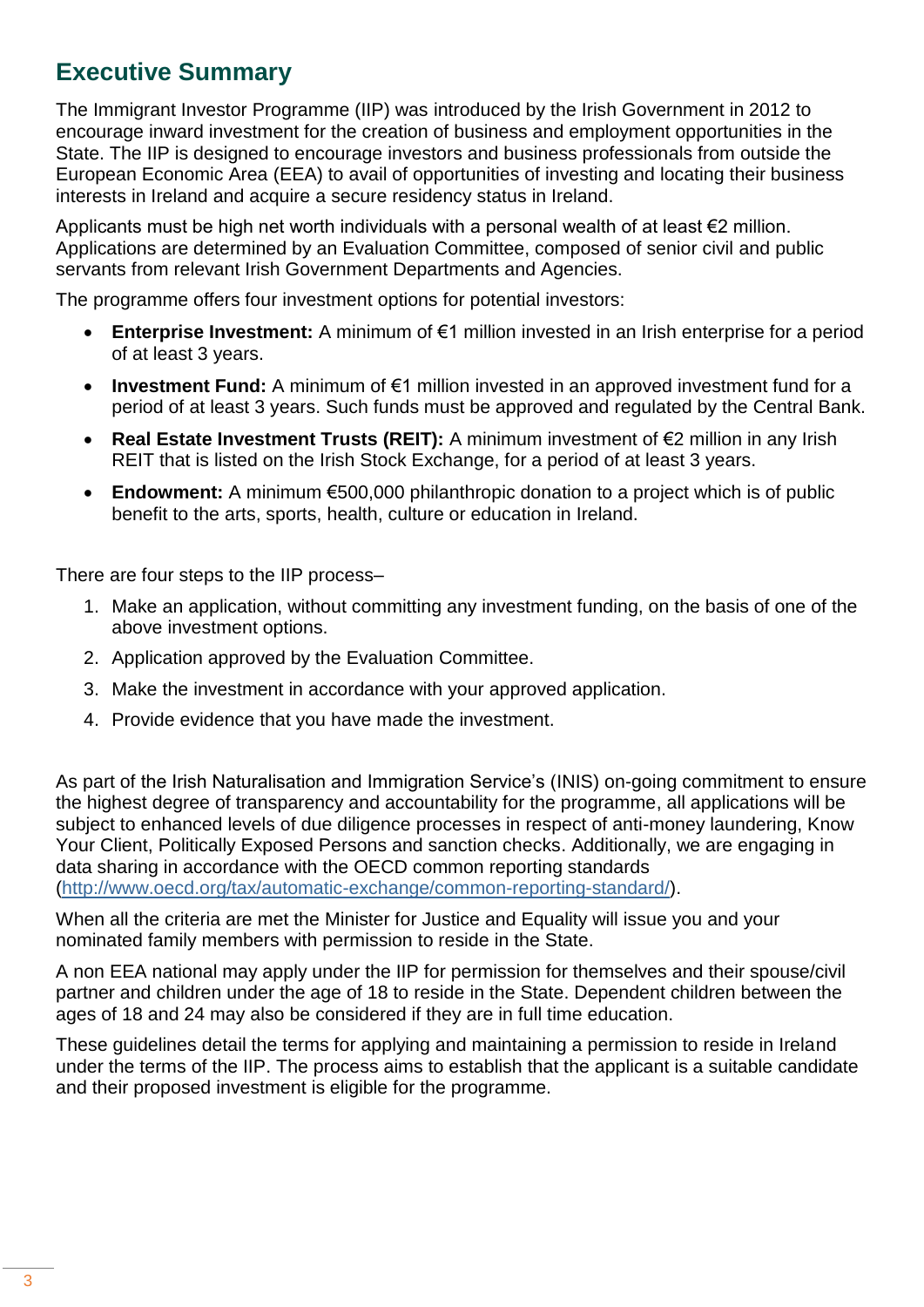## **Part 1 - The Application Process**

#### **1.1. INTRODUCTION**

#### **1.1.1. Who is the programme for?**

- Investors who wish to undertake one of four eligible investments in Ireland
	- **•** Enterprise Investment
	- Investment Fund
	- Real Estate Investment Trusts (REIT)
	- Endowment
- High net worth individuals with a minimum personal net worth of €2 million
- Investors who are of good character and have not been convicted of criminal offences in any iurisdiction
- Under no circumstances will a loan provided to the applicant for the purpose of making an IIP application be considered an appropriate source of funding**.**

#### **1.1.2 What must investors do in order to be able to apply for the Programme?**

- Make an application for approval under the IIP indicating the investment opportunity you wish to pursue.
- You must complete the application form and provide all requested supporting documentation including evidence of your net worth, details of the source of your wealth and evidence of good character.
- You must pay the non-refundable application fee of €1,500 by electronic funds transfer.
- Incomplete applications will be returned

#### **1.1.3 When are investors required to commit to their chosen investment?**

You are required to transfer the appropriate funds to your preferred investment option only after your application has been approved by the Minister for Justice and Equality. Your permission to reside in the State will only issue once evidence has been provided that the investment has been made.

#### **1.1.4 OECD Data Sharing**

In order to support the OECD's Common Reporting Standard, INIS through the Irish Revenue Commissions will spontaneously exchange the personal data of successful IIP applicants with the jurisdiction of tax residence of the successful applicants. Further information is available at http://www.oecd.org/tax/automatic-exchange/common-reporting-standard/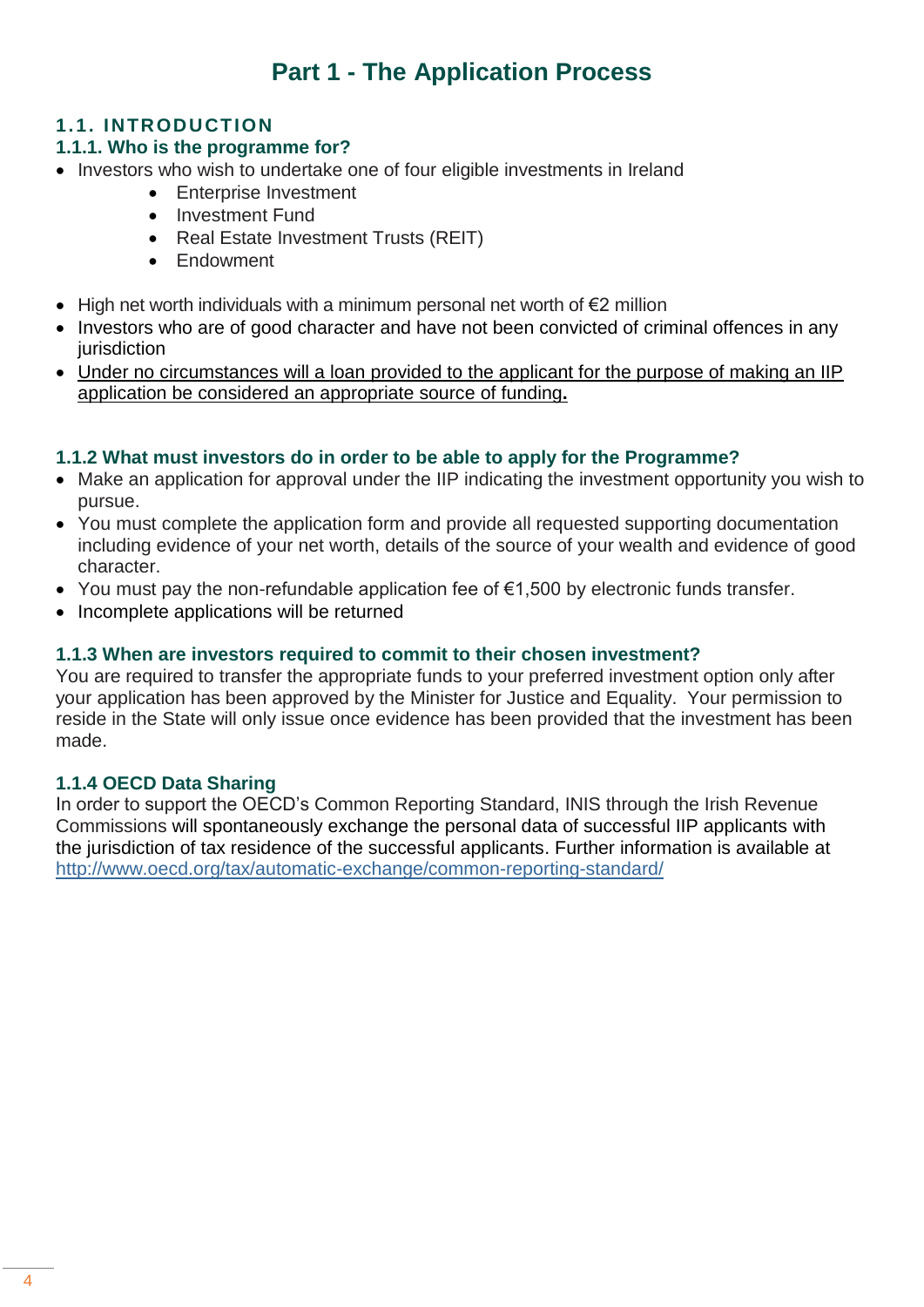#### **1.2. INVESTMENT OPTIONS**

There are four investment options for non-EEA nationals who wish to acquire permission to reside in Ireland through the Immigrant Investor Programme.

#### **1. Enterprise Investment**

- A minimum investment of €1.0 million in an Irish enterprise for a minimum of 3 years.
- The enterprise may be a start-up established by the investor or an existing business registered in Ireland. The enterprise must be registered and headquartered in Ireland and the investment must support the creation or maintenance of employment.
- The investment may be in either a single Irish enterprise or spread over a number of Irish enterprises.
- The investment must be made in the name of the individual seeking residence under the Programme.
- A purely speculative investment aimed at increasing profits through reduction in staff or moving jobs offshore would not be acceptable for the purposes of the Programme.
- An investment by a corporation, even where owned 100% by the applicant will not be acceptable. An investment which comprises the purchase of publicly traded securities will not be considered as an eligible investment under the enterprise option.
- An investment in commercial property for the purposes of leasing or renting that property to tenants will not be considered as an eligible investment under the enterprise option.
- Categories eligible for consideration include investments in social housing and primary care centres.

**Why choose this option? – The Enterprise Investment option will be suitable for investors who wish to create a new enterprise or invest in an existing business in Ireland. This option will facilitate investors who have their own investment or business strategy and see the benefits of Ireland as a location.**

#### **2. Investment Fund**

- A minimum investment of €1.0 million in an approved Investment Fund for a minimum of 3 years.
- The monies invested by the fund on behalf of IIP applicants must be invested in a manner consistent with the programme objectives (in other words relating to investments that would, if made by an individual applicant on their own behalf, be likely to qualify under the programme). All funds must be invested in Ireland and must represent equity stakes in Irish registered companies that are not quoted on any stock exchange.
- The funds and fund managers must be regulated by the Central Bank of Ireland to conduct business in Ireland.
- Only fund managers with an established record of managing regulated funds will be accepted to manage funds in Ireland.
- A list of Investment Funds that have been approved for the purposes of the Immigrant Investor Programme by the Irish Naturalisation and Immigration Service (INIS) can be obtained by writing to: Investor Unit, Irish Naturalisation and Immigration Service, 13-14 Burgh Quay, Dublin 2

#### **Why choose this option? – This option allows investors to avail of the services of approved professional investment intermediaries to invest in the future potential of Ireland's Enterprise sector.**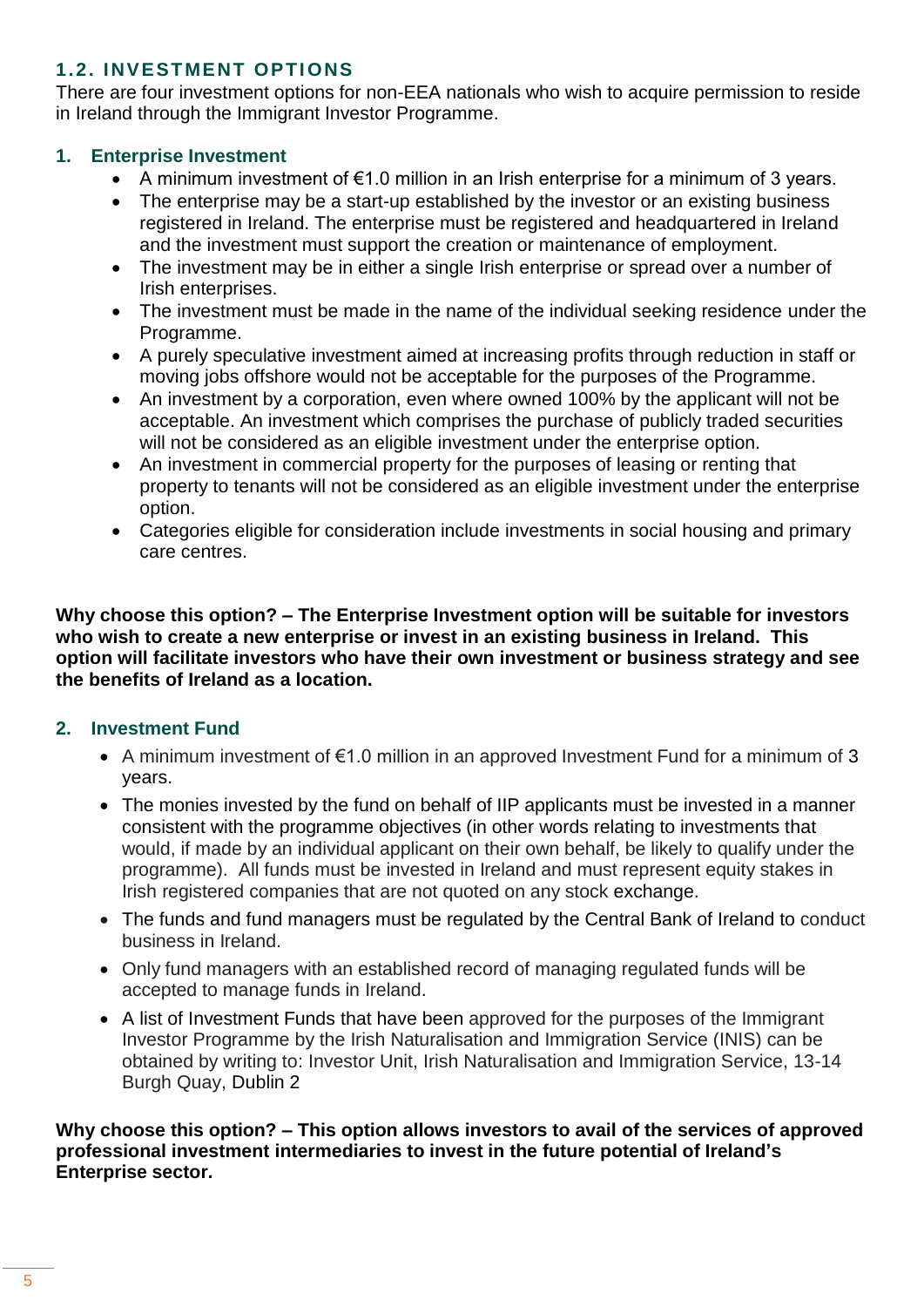#### **3. Real Estate Investment Fund (REIT)**

- A minimum investment of €2 million in any Irish REIT that is listed on the Irish Stock Exchange. The €2 million investment may be spread across a number of different Irish REITs.
- The full REIT investment that has been approved for the Immigrant Investor Programme must be held for three years from the date of purchase. During this three year period the number of shares in the REIT approved for qualification under the IIP must be retained by the investor even if their value rises above the €2m original investment.
- After three years from the date of purchase, the investor may divest no more than 50% of the shares purchased for the IIP. Where an investor has divested shares during year three, the investor may, after four years from the date of purchase, divest no more than a further 25% of the shares purchased for the IIP. After five years from the date of purchase, no requirements on the retention of shares will apply to investors.
- A REIT is a listed company, used to hold rental investment properties. It is a globally recognised standard for investment in rental property assets, already established in many developed economies including the US, Europe, Asia and Australia.
- The aim of a REIT is to provide an after-tax return for investors similar to that of direct diversification. To eliminate the double layer of taxation that typically hinders the holding of property through a company, a REIT is exempt from corporation tax on qualifying profits from rental property. Instead, the company is required to distribute the vast majority of its profits to investors each year for taxation at the level of the investor.
- The company must have a diverse ownership no one person or group of connected persons can control the REIT.
- The taxation provisions that permit REITs to operate in Ireland were provided for in the Finance Act 2013.
- Only REITs that have a listing or have applied for a listing on the Irish Stock Exchange and which have given notice to the Revenue Commissioners under Section 705E of the Taxes Consolidation Act 1997 are eligible for the REIT investment option under the Immigrant Investor Programme.
- The investor must declare an intention to invest in a REIT as part of the application process. The Evaluation Committee will make a recommendation to the Minister as to whether or not the person should be accepted under the programme prior to the investment.
- Limits may be imposed by the Evaluation Committee at its absolute discretion on the number of REIT investments qualifying under the Immigrant Investor Programme if necessary in order to prevent any perceived distortions in the Irish REIT market.
- For more information on REITs in Ireland please refer to the appropriate webpage on the website of the Irish Stock Market - http://www.ise.ie/Learn-More-About/REITs/.

**Why choose this option? – An investment in a REIT provides an investor with a lower-risk property investment model in which the investment is diversified into a pool of properties. The debt limits within the REIT reduce exposure to negative equity risk, and REITs are income producing investments which are required to distribute the majority of profits each year, and so generate a regular income stream for investors.**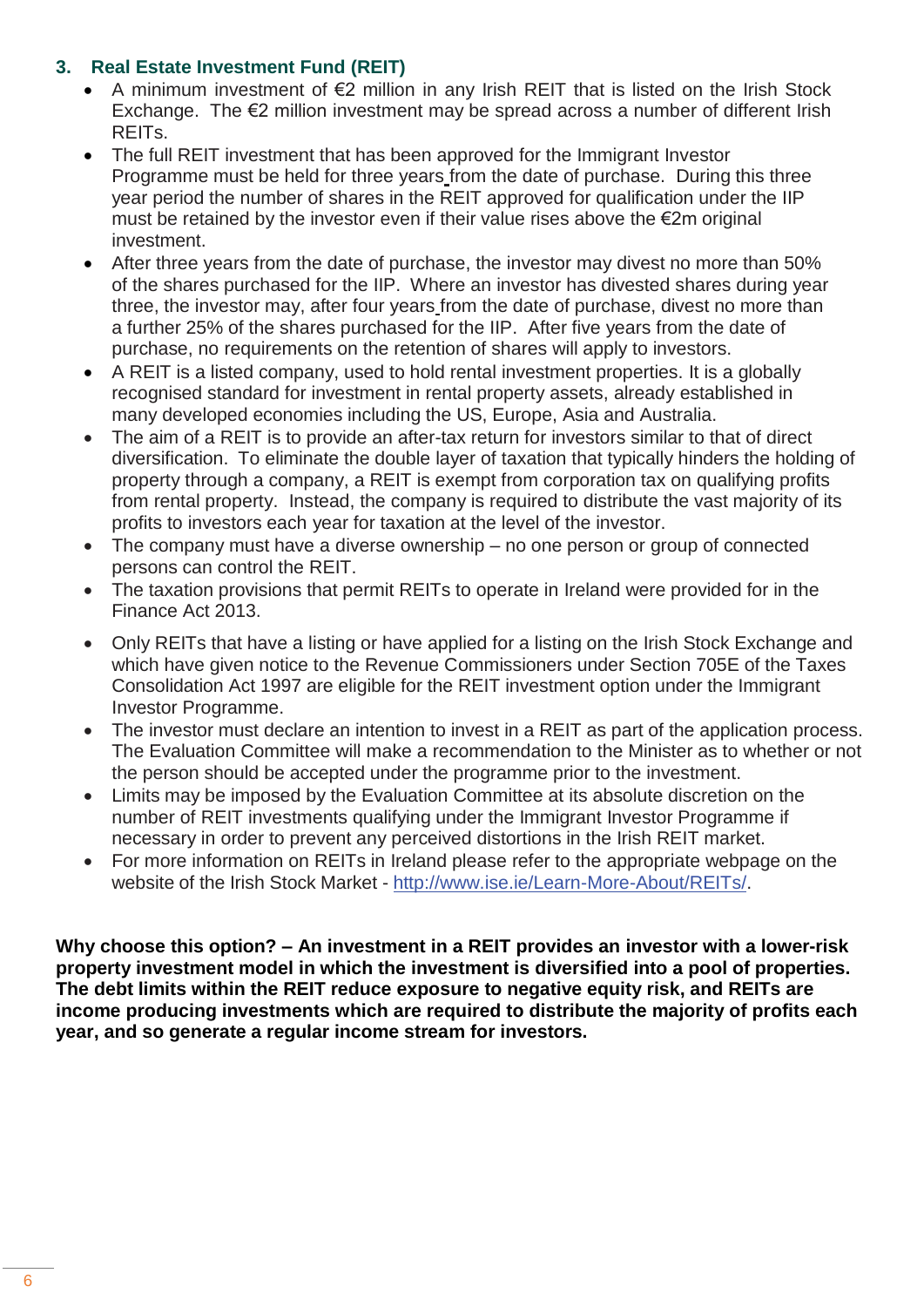#### **4. Endowments**

- A minimum endowment of €500,000 in a project of public benefit in the arts, sports, health, cultural or educational field.
- The endowment should be regarded as a philanthropic contribution with a clear public benefit. Investors will receive no financial return or recoupment of the principal.
- The endowment must not displace or supplement current or capital expenditure as voted by the Oireachtas (the Irish parliament). It is important that the endowment is visible to the public and beneficial to the wider community
- Where a group of five or more investors wish to combine their philanthropic endowments to contribute to an appropriate project, a minimum investment of €400,000 per investor will qualify under the Programme.

#### **Why choose this option?**

**The endowment option will facilitate investors who wish to actively engage in philanthropy and who wish to champion projects that benefit the public at large. It is the most straightforward option and once the endowment is made no further financial obligation is required under the Immigrant Investor Programme.**

#### **1.3. APPLICATION FEE**

You must pay the non-refundable application fee of €1,500 by Electronic Funds Transfer. Please ensure you write 'IIP' and your passport number in the 'Reason for Payment' and/or 'Reference' section. The Department's bank account details are:

| BIC:                | <b>BOFIIE2D</b>                                    |
|---------------------|----------------------------------------------------|
| <b>IBAN:</b>        | IE65 BOFI 9000 1782 4921 91                        |
|                     | Name of Account Department of Justice and Equality |
| <b>Bank name</b>    | <b>Bank of Ireland</b>                             |
| <b>Bank address</b> | 2 College Green, Dublin 2                          |

The  $€1,500$  fee covers the principal applicant and all nominated family members. Application fees are non-refundable in the event of incomplete or unsuccessful applications.

#### **1.4. SUPPORTING DOCUMENT ATION**

The IIP application form lists the documents which must be submitted with your application. **All documents must be apostilled by the Ministry of Foreign Affairs and the Irish Embassy in the applicant's country of residence.** These documents must be submitted by email to iip&stepapplications@justice.ie along with your application form:

#### **Enterprise Investment**

- If the applicant is investing in an existing Irish business or is relocating a business to Ireland, s/he must submit the most recent audited accounts for that business in support of the application.
- For investments in existing businesses, relocating business and new business proposals, the applicant should submit a comprehensive business plan, which clearly identifies the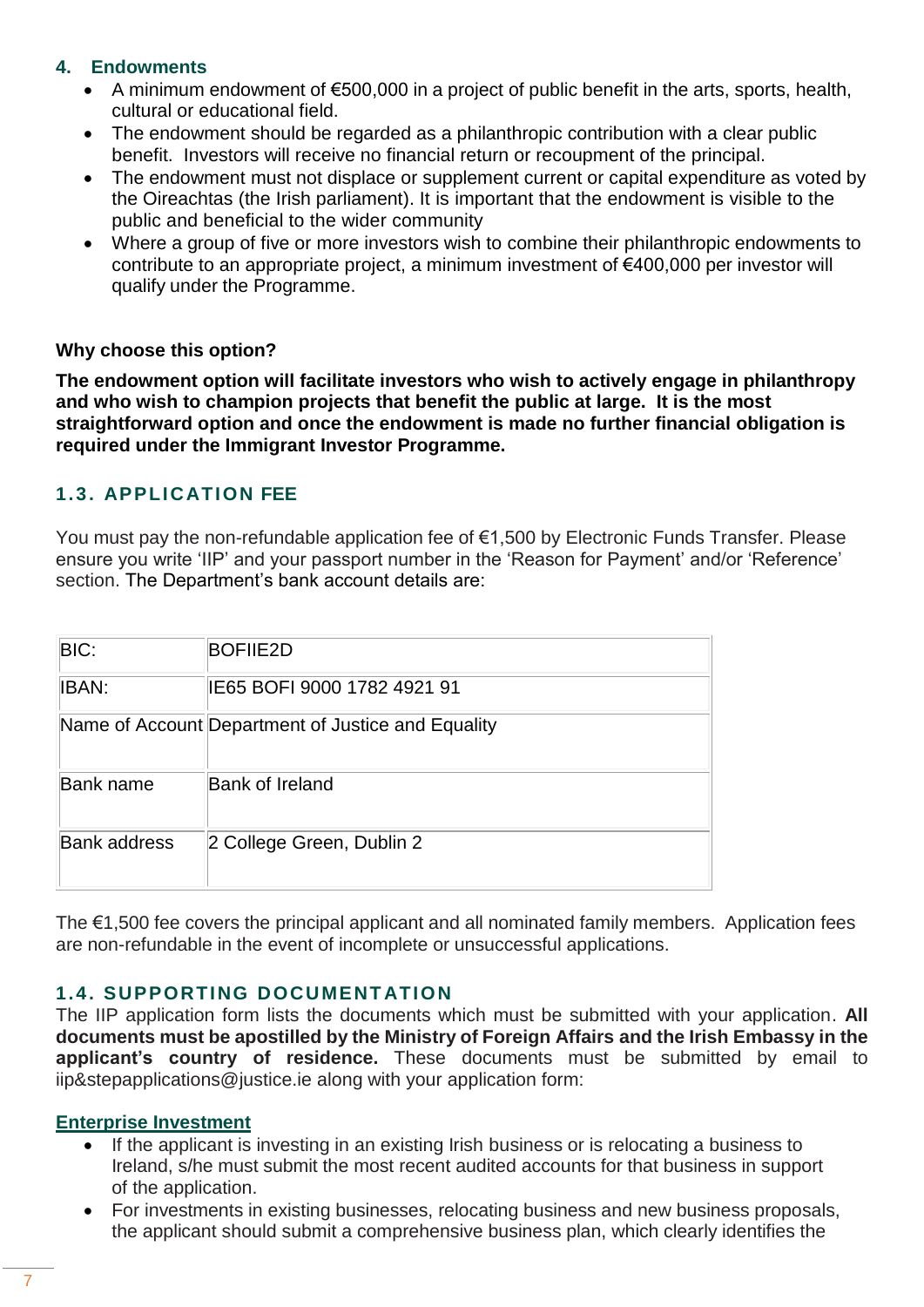financial investment being made in support of the application for residency under this programme.

- The business plan should indicate how the funds will help create or maintain employment in the business. Business plans may be completed in the template which is available for download on the INIS web-page www.inis.gov.ie.
- The plan should also be clear as to the extent of the equity in the business being acquired by the investor and the manner in which the investor will receive a return on the investment.

#### **Investment Fund**

• Details of the supporting documentation when applying for the Investment Fund option are available on a separate link on the main Immigrant Investor Programme web page entitled "Immigrant Investor Funds - Guidelines for Fund Applications".

#### **Real Estate Investment Trust**

- As part of the application process an investor need only indicate that a REIT investment is their preferred option and that they have the required funding for their investment. The investor must not indicate which individual listed REIT they intend to invest in. This is to avoid market sensitive information being provided.
- Any investments in a REIT made prior to the granting of approval of a REIT investment under the Immigrant Investor Programme will not be considered an eligible investment. The required minimum €2 million investment in a REIT must be made only after conditional approval has been granted.

#### **Endowment**

- Applicants who wish to pursue the endowment option should provide details of how the endowment funds are to be utilised by the beneficiary and how their endowment will be of public benefit in Ireland.
- The business plan template at the bottom of the Immigrant Investor Programme web page, can be adapted by the investor or the receiving organisation for this purpose.

In addition to the specific requirement for the investment options above, all applicants will be required to submit the following evidence in support of their application.

#### **1.4.1 Evidence of Net Worth**

All applicants for the Immigrant Investor Programme must clearly demonstrate that they have a legally acquired minimum net worth of €2 million. Applicants must clearly demonstrate that they are independently wealthy and do not rely on funds which are solely owned by another individual.

In addition to the declaration of Net Assets Section on the application form, you are required to provide an explanation of all of your financial activities for the previous 12 month period. Please indicate:

#### **1. Your income**

- the job title and duration of the employment (if you changed functions during this period);
- monthly salary;
- bonuses and commissions,
- dividends and annual income;
- gifts and inheritances and their source (in the case of a gift, explain the reason for it and the donor's financial capacity to offer it).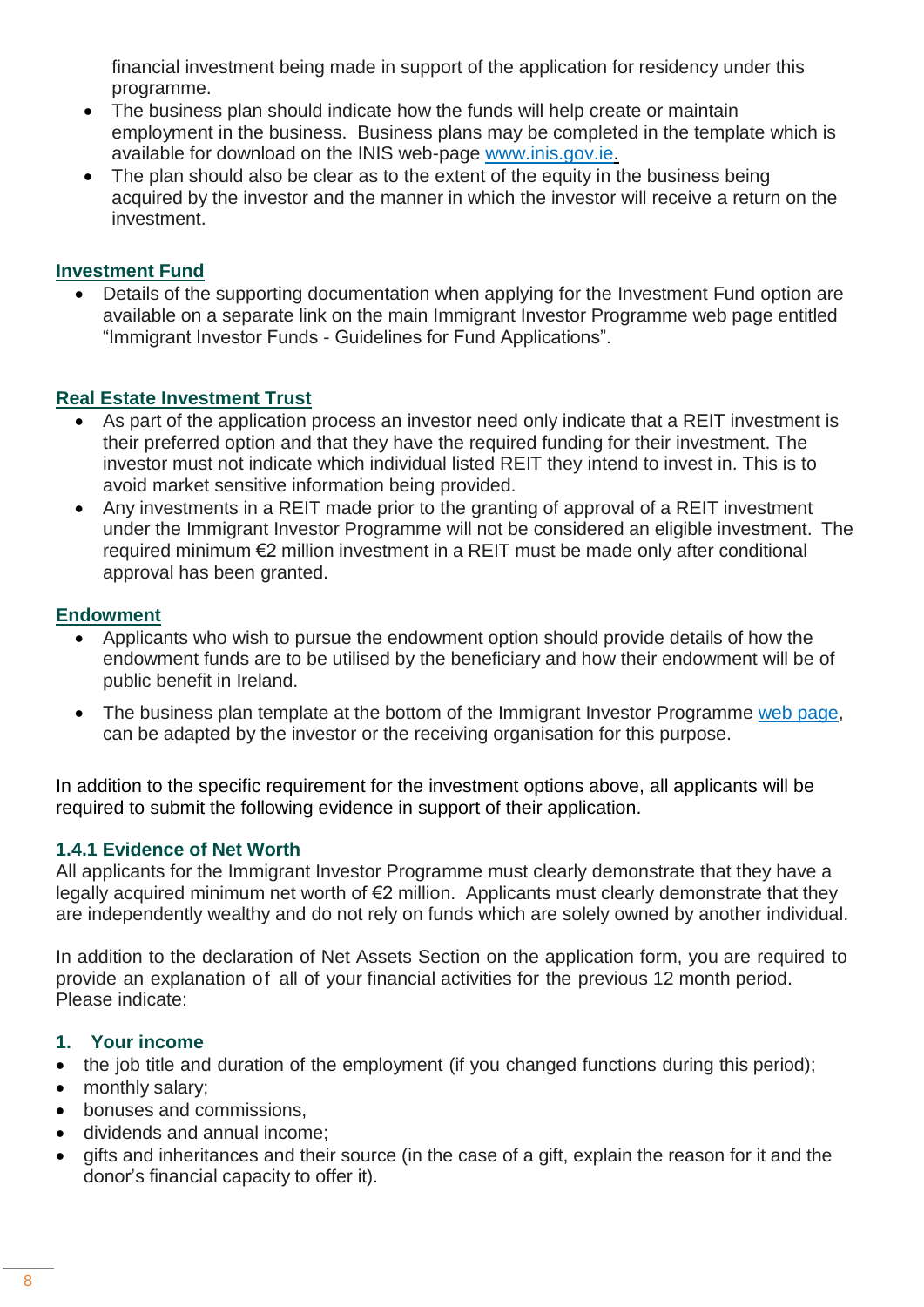#### **2. Your investments**

- the nature and amount of the investment in the enterprise;
- the percentage (%) of shareholders' equity acquired,
- the names of the shareholders and their equity interest in the enterprise and the name of the shareholder who sold their equity interest;
- the origin of the funds that allowed this investment:
- the registered capital of the enterprise following the transaction, the purchase price of real estate property acquired during this period; the amounts of personal investments, purchases of shares or other securities and the investment income that you derived from them.

#### **3. Your loans**

- bank loans and the date of repayment of such loans;
- mortgage loans contracted and the date on which you repaid your mortgage;
- any other type of loan.

*If need be, add tables to clearly illustrate the history of the acquisition of your funds.*

**Under no circumstances will a loan provided to the applicant for the purpose of making an IIP application be considered an appropriate source of funding.** As part of the IIP application Process, INIS will undertake a comprehensive examination of the sources of proposed funding and will require significant supporting documentation attesting to the source of the funds and appropriate independent verification of said documentation from suitably qualified legal advisors in the relevant jurisdictions. If an applicant seeks to rely on loaned funds for the purposes of an IIP application, the application will be refused.

#### **1.4.2 Evidence of Funds for Investment**

The applicant must provide evidence of the funds that they intend to use for the proposed investment, the provenance of those funds and the ability of the applicant to transfer those funds to Ireland. The funds that are intended for investment must clearly be identified in the relevant section of the application form.

#### **1.4.3 Evidence of Source of Funds**

It should be noted that as part of INIS's on-going commitment to ensure the highest degree of transparency and accountability for the programme all applications will be subject to further enhanced levels of due diligence processes in respect of anti-money laundering, Know Your Client, Politically Exposed Persons and sanction checks. These enhanced procedures form part of a suite of measures, which will include future sharing of information with Irish and international tax authorities.

Applicants should also be aware that the Criminal Justice (Money Laundering and Terrorist Financing) (Amendment) Act 2018 increases the obligations on credit and financial institutions, lawyers, accountants, and high-value goods dealers in relation to money laundering and terrorist financing. In particular, it imposes requirements on those entities relating to assessing the risks of money laundering and terrorist financing involved in carrying out their businesses by putting policies in place to mitigate that risk and carrying out customer due diligence measures.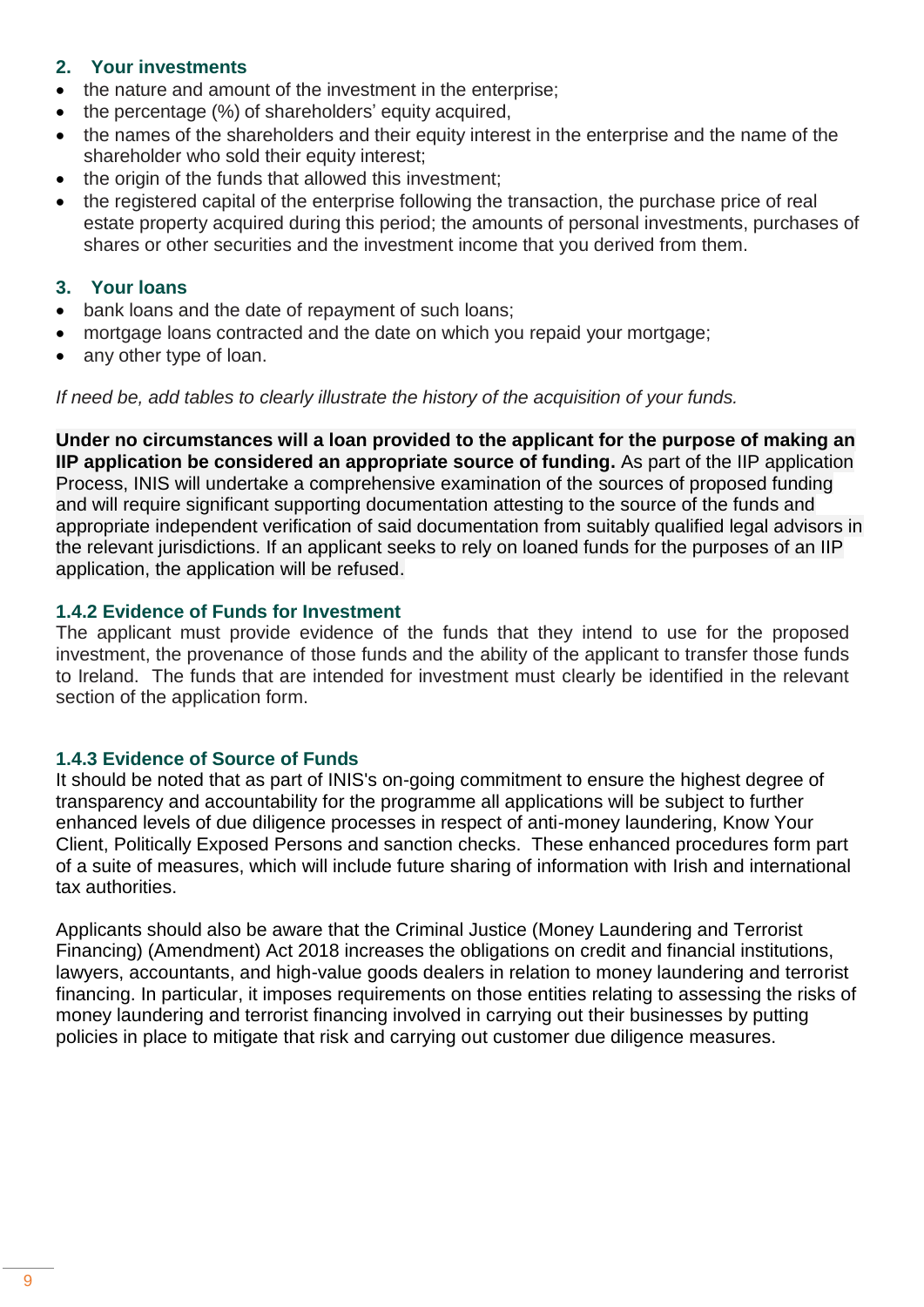Whether the money is held in a financial institution regulated by the Central Bank of Ireland or overseas at the time of application, the applicant must supply every item of evidence that is necessary to establish the source of his/her money. We will contact the source of these documents to confirm the information as necessary.

We will consider the following sources of funds, where the evidence is provided:

- 1. business and investment activities
- 2. deeds of sale
- 3. inheritance and gifts
- 4. divorce settlement

#### **1. Business and Investment Activities**

If the funds are sourced from the applicant's business and investment activities, the applicant should provide financial accounts together with a verification letter from a registered legal adviser who is permitted to practice in the country where the applicant's business activities are operating. This letter must confirm that the applicant can lawfully extract the money from the business.

The required financial accounts must be a profit and loss account or income and expenditure account if the organisation is not trading for profit. The financial accounts should be prepared and signed off in accordance with legal requirements and should clearly show the amount of funding available for investment.

The verification letter, in the form of an original document from a legal adviser permitted to practice in the country where the applicant's business activities are operating, must confirm that the applicant can lawfully withdraw the funds from the business. The letter must be an original document and not a copy and must show:

- the name of the legal adviser who is confirming the details;
- the registration or authority of the legal adviser to practise legally in the country in which the business is operating;
- the date on which the details are confirmed and
- confirmation that the applicant can lawfully withdraw the funds from the business in question.

#### **2. Deeds of Sale**

If the funds are being sourced from the proceeds of a sale of assets, the applicant should submit original documents in the form of the deeds of sale of assets accompanied by a verification letter from a registered legal adviser who is permitted to practice in the country where the sale was conducted.

INIS will require the deeds of sale of assets such as business or property if the applicant has generated these funds from this source for the purposes of this application. This should be accompanied by confirmation from a registered legal adviser, who is permitted to practice in the country where the sale was conducted, that the sale was genuine and that the funds realised are available to the applicant. All deeds of sale should meet the relevant legal requirements of the country in which the sale was conducted. As a minimum requirement the deed of sale document must show -

- $\bullet$  the name of the applicant,
- the monetary value of the sale,
- the date of the sale.

If a sale is required to be registered on an official public register in the country of sale, a copy of the relevant registration should be submitted.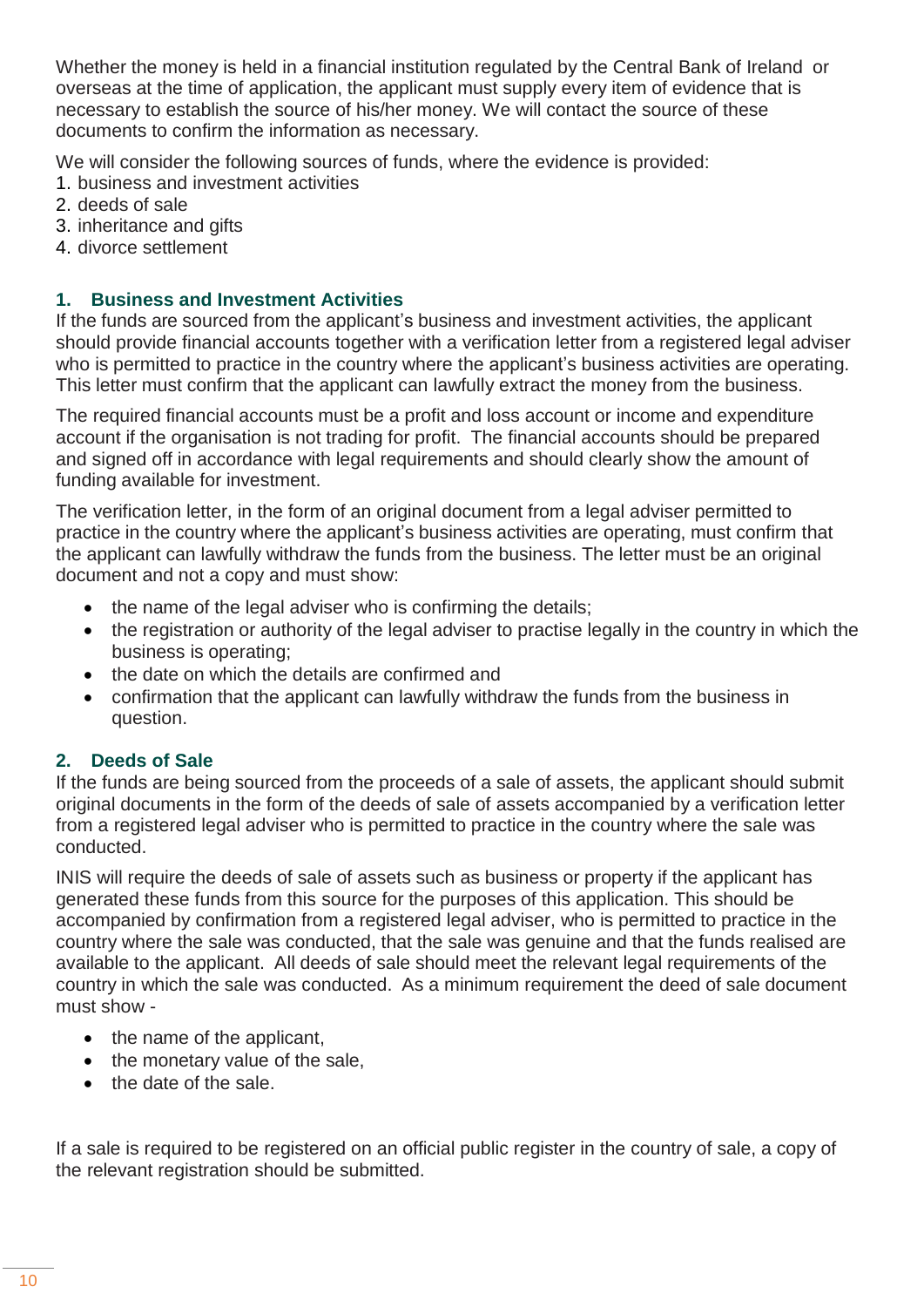The verification letter in the form of an original document from a legal adviser, permitted to practice in the country where the sale was conducted, must clearly show the following –

- $\bullet$  the name of the legal adviser confirming the details,
- the registration or authority of the legal adviser to practise legally in the country in which the sale was made,
- the date of the sale.
- the date of production of the letter confirming the sale,
- the details of what was sold and the amount of money received from the sale, net of any mortgage or other loan,
- the name of the person receiving the money from the sale,
- the date that the money was transferred,
- that the sale was valid according to the laws of the country in which it was conducted.

#### **3. Inheritance and Gifts**

If the applicant has been the beneficiary of an inheritance which has enabled his or her application, then a notarised copy of the will which conferred this benefit on the applicant should be provided together with a verification letter from a registered legal adviser permitted to practise in the country where the will was made confirming the validity of the will. If the applicant has received assets, rather than money, then the applicant may not use estimates of the value of the assets as evidence of funds for investment.

The will should contain the following information –

- $\bullet$  the date of the will.
- the applicant should be identified as a beneficiary of the will,
- the amount of money that the applicant has inherited
- the names of any executors, plus any codicils (additions) to the will that impinge on the amount of money that was received,

The verification letter should be an original document from a registered legal adviser, permitted to practice in the country where the will was made, and must clearly demonstrate:

- the name of the legal adviser confirming the details,
- the registration or authority of the legal adviser to practice legally in the country in which the will was made,
- the date of the document produced by the legal adviser confirming the will,
- the date that the applicant received the money as a result of the settlement of the will
- the names of the person making the will and the beneficiaries,
- confirmation of the amount of money received by the applicant,
- that the will is signed and valid.
- that the will is valid according to the laws of the country in which it was made.

If the applicant has been the beneficiary of a gift which has enabled his or her application, the applicant must explain the reason for it and provide evidence of the donor's financial capacity to offer it.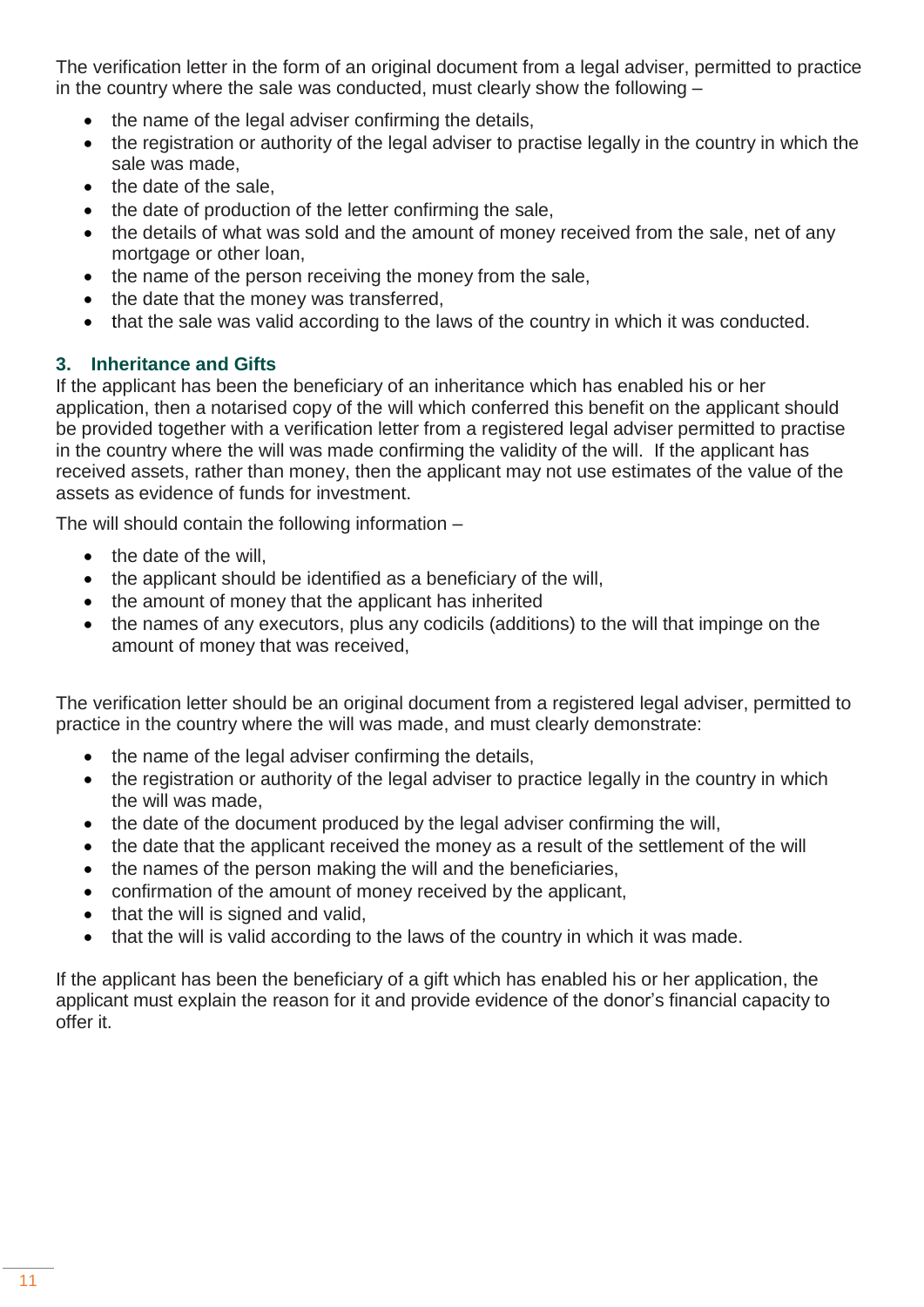#### **4. Divorce Settlement**

If the applicant has obtained the required funding as a result of a divorce settlement, a notarised copy of a financial agreement following a divorce should be provided together with a letter from a registered legal adviser permitted to practice in the country where the divorce was decreed. Where the applicant has received possessions or assets, rather than money, estimates of the value of the items will not be accepted as evidence of funds available for investment.

The verification letter in the form of an original document from a registered legal adviser permitted to practice in the country where the divorce was decreed, must clearly state the following –

- the name of the legal adviser confirming the details the registration or authority of the legal adviser to practice legally in the country in which the divorce was decreed,
- the date of the document produced by the legal adviser confirming the divorce settlement,
- the date that the applicant received the money as a result of the settlement,
- the names of the persons who are divorced,
- confirmation of the amount of money received by the applicant,
- confirmation that the divorce settlement is complete and valid.

All of the funds required to meet the conditions of the Immigrant Investor Programme must be capable of being transferred to Ireland and convertible to euros. Many jurisdictions have controls over the transfer of currency and it will be necessary for the applicant to prove that the funding can be transferred to Ireland if the application is successful.

Applicants should provide a letter from their bank or financial institution as evidence that the funds can be transferred into Ireland. This must be an original letter, on the official letter-headed paper of the bank or financial institution. It must have been issued by an authorised official of that institution and must confirm the following details –

- the name of the beneficial owner of the funds, which should be the applicant,
- the date of the letter.
- the amount of money to be transferred,
- that the money can be transferred to Ireland if the application is successful,
- that the institution will confirm the content of the letter to the Irish Naturalisation and Immigration Service upon request.

The bank or financial institution must be regulated by the official regulatory body for the country in which the institution operates and the funds are located.

#### **1.5. EVIDENCE OF CHARACTER**

All applicants, as well as their nominated family members over the age of 16 must submit their application with a statement of character from the police authorities of each country in which they have resided for more than six months during the 10-year period prior to your making an application.

Applicants must supply a due diligence report from a reputable international risk management and security screening organisation.

#### **1.6. REJECTION OF APPLICATIONS**

The decision of the Minister for Justice and Equality on an application is final and a rejection of an application for residence under the Immigrant Investor Programme shall not be subject to a review or appeal. This does not, however, prevent the person concerned from making a new application at a later date.

Where an application is rejected, the Irish Naturalisation and Immigration Service will communicate the reasons for that rejection in writing to the applicant.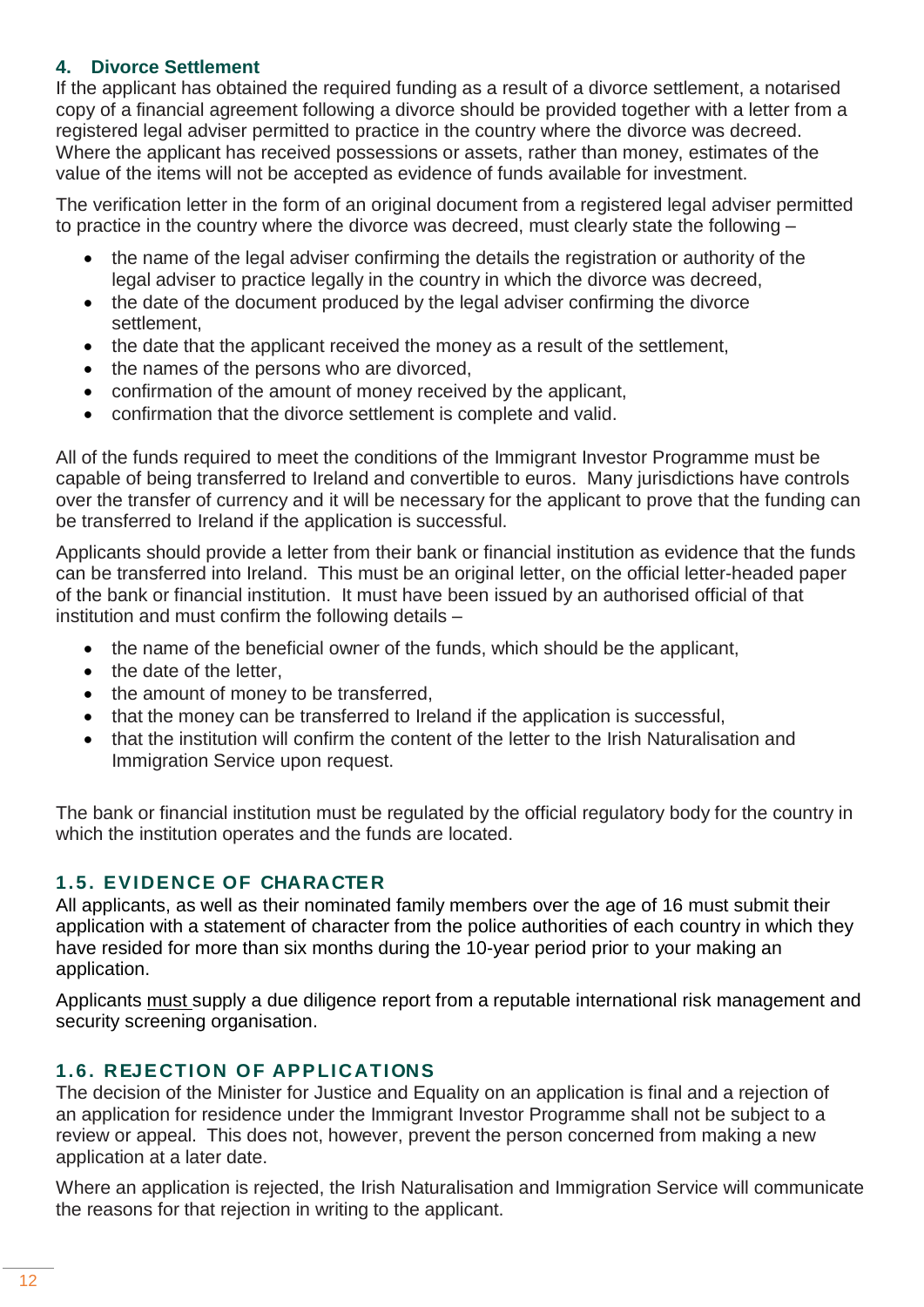## **Part 2 - The Approval Process**

#### **2.1 HOW YOUR APPLICATION IS DECIDED**

All complete applications for a residence permission under the Immigrant Investor Programme, consisting of candidates' application forms, supporting documentation, details of their investment proposals and the findings of the due diligence checks carried out by INIS will be presented to the Evaluation Committee. The Evaluation Committee will consider the proposal and may seek further information from the candidate if required.

The Evaluation Committee will make recommendations to the Minister for Justice and Equality.

#### **2.2 THE EV ALUATION COMMITTEE**

The Evaluation Committee is composed of senior officials from relevant Irish Government Departments (Ministries) and Irish State Agencies involved in enterprise development in Ireland. The Evaluation Committee convenes at least four times to assess applications for residency under the Immigrant Investor Programme. Details of the application windows are posted on the INIS website.

Applications are assessed on the basis of the profile of the applicant, the commercial viability of the project, employment outcomes associated with the proposed investment and the overall benefit to the Irish State.

#### **2.3 REQUIREMENTS WHEN YOU HAVE BEEN APPROVED**

Applicants and their nominated family members who are successful and whose investment proposals are approved by the Evaluation Committee and the Minister for Justice and Equality, will be issued with a pre-approval letter inviting them to proceed to make their investment. The investment must be made within 90 days of the date of this letter.

When the investment is complete, the applicant must submit the following documents to the **Minister** 

#### Enterprise Investment

- 1. A letter from a solicitor, who is permitted to practice in the State, confirming the funds have been invested in the Irish business/enterprise.
- 2. A letter from the enterprise/business stating the financial value that has been invested in their business/enterprise.
- 3. Evidence of transfer of funds to include payment remittance and bank statement showing transfer of funds.

#### Investment Fund

- 1. A letter from a solicitor, who is permitted to practice in the State, confirming the funds have been invested in the investment fund.
- 2. A letter from the Fund Investment Manager stating the financial value that has been invested in the fund.
- 3. A copy of the applicant's subscription certificate.

#### Real Estate Investment Trust

- 1. A letter from a solicitor, who is permitted to practice in the State, confirming that €2 million has been invested in the REIT.
- 2. A letter from the REIT company stating the financial value that has been invested in the REIT.
- 3. A copy of the applicant's share certificate.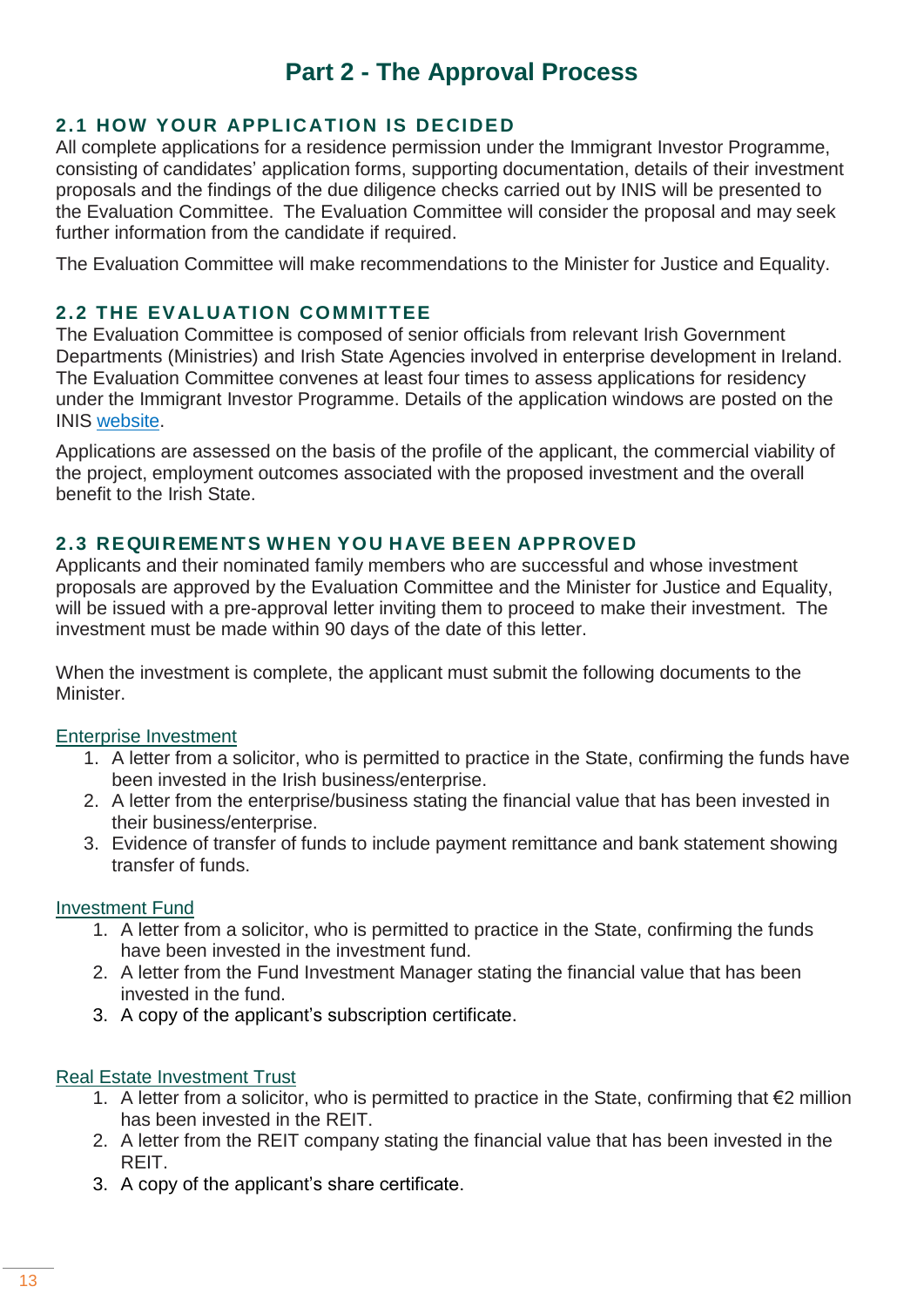#### **Endowment**

- 1. A letter from a solicitor, who is permitted to practice in the State, confirming the funds have been donated to the registered charity.
- 2. A letter from the registered charity stating the financial value that has been donated to their charity.
- 3. Evidence of transfer of funds to include payment remittance and bank statements showing transfer of funds.

When the Minister is satisfied that the investment have been undertaken, an approval letter will issue granting the applicant a residence permission. This permission is valid for 2 years from the date of issue of the letter.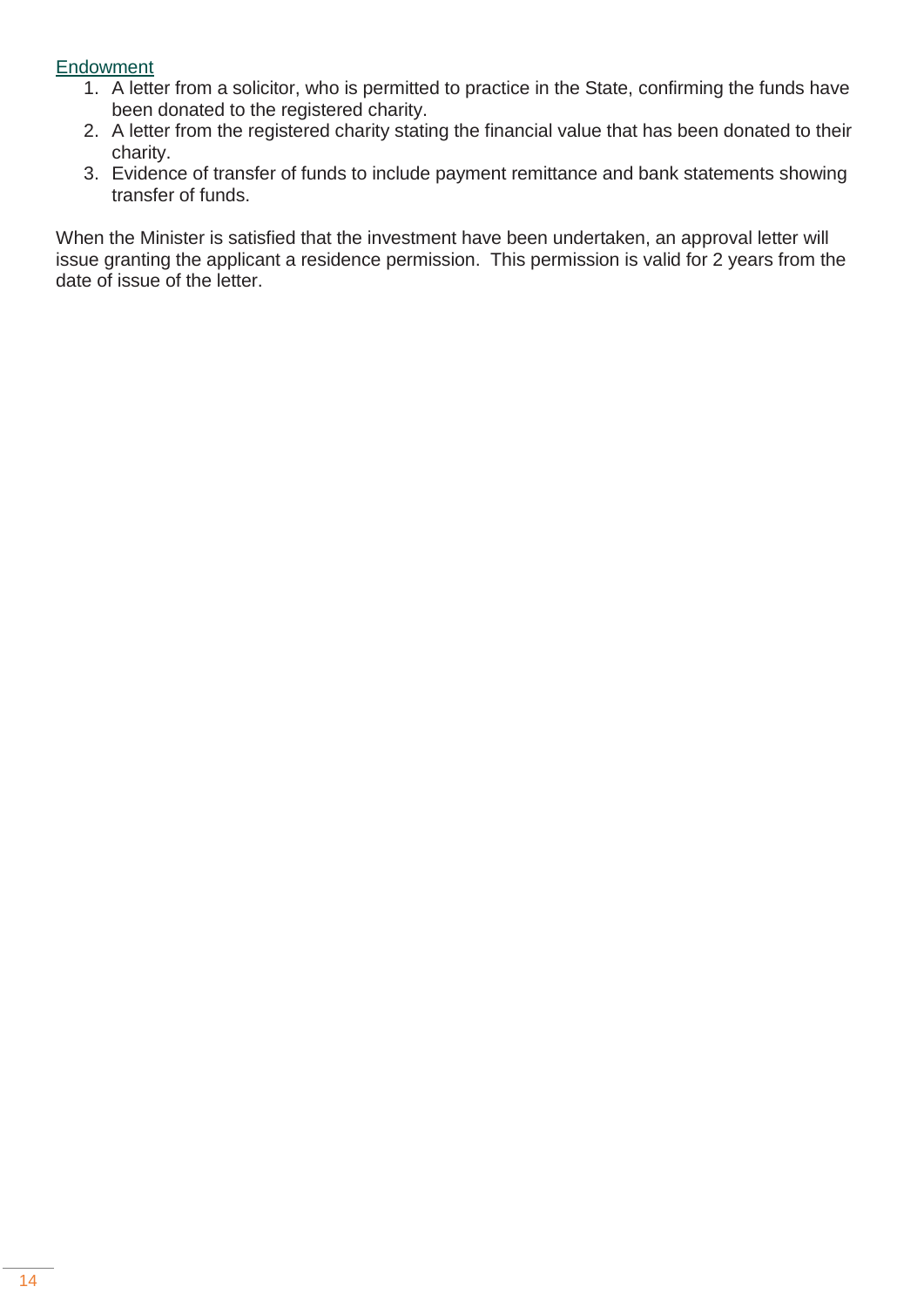### **Part 3 - Residing In Ireland**

#### **3.1 REGISTERING YOUR PERMISSION ON ARRIVAL IN IRELAND UNDER THE IMMIGRANT INVESTOR PROGRAMME**

When applicants have fulfilled all investment and documentary requirements and have been issued with a letter granting them permission to reside in the State, they should make an appointment to register their permission at Burgh Quay registration office in Dublin.

All successful candidates and their nominated family members will be granted a residence permission in Ireland under "Stamp 4" conditions. "Stamp 4" conditions permit foreign nationals to work, to study or to start their own businesses in Ireland.

**The Immigrant Investor Programme recognises that investors who benefit from the programme may have substantial business and financial interests outside of Ireland. Therefore, actual physical residence in Ireland is not a condition for renewal of your residency permission under the Immigrant Investor Programme. This condition applies to both investors and their nominated family members. The programme simply requires investors and their family members to visit Ireland at least once per calendar year.**

#### **3.2 RENEWAL OF RESIDENCE PERMISSION**

Your immigration permission is initially for two years and may be renewed subject to certain conditions being fulfilled during this period. You must write to us 3 months in advance of your renewal date seeking renewal of their permission and provide evidence that:

A – Your designated investment is still in place, or your philanthropic donation has been utilised by the registered charity.

B - You have not become a financial burden on the Irish State.

C - You have not been investigated, indicted or convicted in relation to any criminal offence in any jurisdiction.

A letter will issue renewing your permission for a further 3 years once you have met these conditions.

After the initial five years your immigration permission may be renewed subject to certain conditions being fulfilled during this period. You must write to us 3 months in advance of your renewal date seeking renewal of your permission and provide evidence that:

A – Your designated investment has remained in place for the required time period, i.e. a minimum of three years; no further evidence is required for philanthropic donations.

B - You have not become a financial burden on the Irish State.

C - You have not been investigated, indicted or convicted in relation to any criminal offence in any jurisdiction.

A letter will issue renewing your permission for a further 5 years once you have met these conditions.

It should be noted that investment performance is not a condition for residence. As long as you commit your funds for the required period of time your residence will be renewed.

After this period, your investment in Ireland will be deemed completed for immigration purposes. There will be no further conditions requiring you to make an investment in Ireland. Thereafter your immigration permission will be renewed by the Registration Office for further five year periods subject again to conditions B and C above.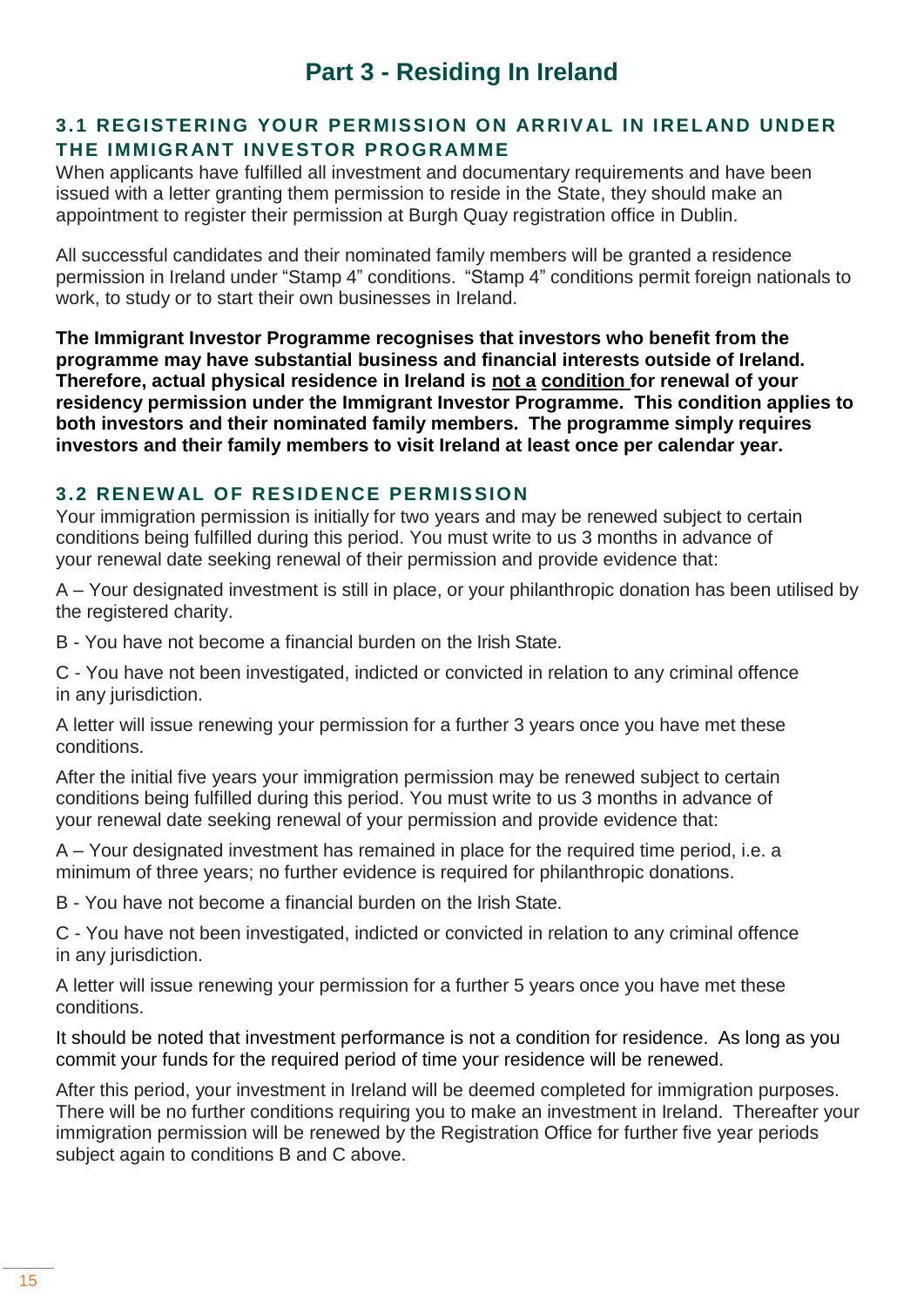#### **3.3 ELIGIBLE FAMILY ME MBERS**

Residency status, on similar terms, to the principal applicant is also available for spouses/partners and minor children (i.e. children under 18 years of age) for whom the principal applicant and/or their spouse or partner has legal guardianship.

In certain cases, children between the ages of 18 and 24 will be considered for residence under the programme where:

- They are unmarried and do not have a life partner
- They are financially dependent upon their parents (e.g. they are in full time education)

#### **3.4 DISCOUNT FOR EDUCATION EXPENSES**

To facilitate investors who wish to educate themselves or their family members in Irish higher education institutions, an investor may avail of a discount on their investment for any educational expenses that they intend to commit to in Ireland. The following conditions apply:

- Investors may discount their approved investment with eligible education expenses that they commit to incur within the first five years after their permission has been granted.
- The education expenses must be for an Irish University or Institute of Technology.
- The expenses must be for the investor and/or their family member who has been accepted on an academic programme in one of the above educational institutions.
- The expenses must be indicated as part of the application process (see relevant section of the form)
- The maximum discount allowable is €50,000**.**
- Retrospective education expenses cannot be included.

Investors will need to include a letter from the college confirming that an offer of a place has been accepted by the investor or their family member. The letter from college should also confirm the fees for each year of the programme.

#### **3.5 NATURALIS ATION**

The Immigrant Investor Programme does not provide for preferential access to naturalisation for successful applicants. Successful applicants are free to apply for naturalisation in the normal manner under the provisions of the Irish Nationality and Citizenship Act 1956 (as amended). This legislation requires applicants for Irish naturalisation to be physically resident in Ireland for the 12 months prior to application and to be physically resident in Ireland for four of the preceding eight years, i.e. 5 years.

**Please note that only residence where you physically reside in Ireland is considered for the calculation of the minimum residency period in naturalisation applications. Investors and their family members who exercise their right not to reside in Ireland under the Immigrant Investor Programme will not fulfil the residency requirements for naturalisation.**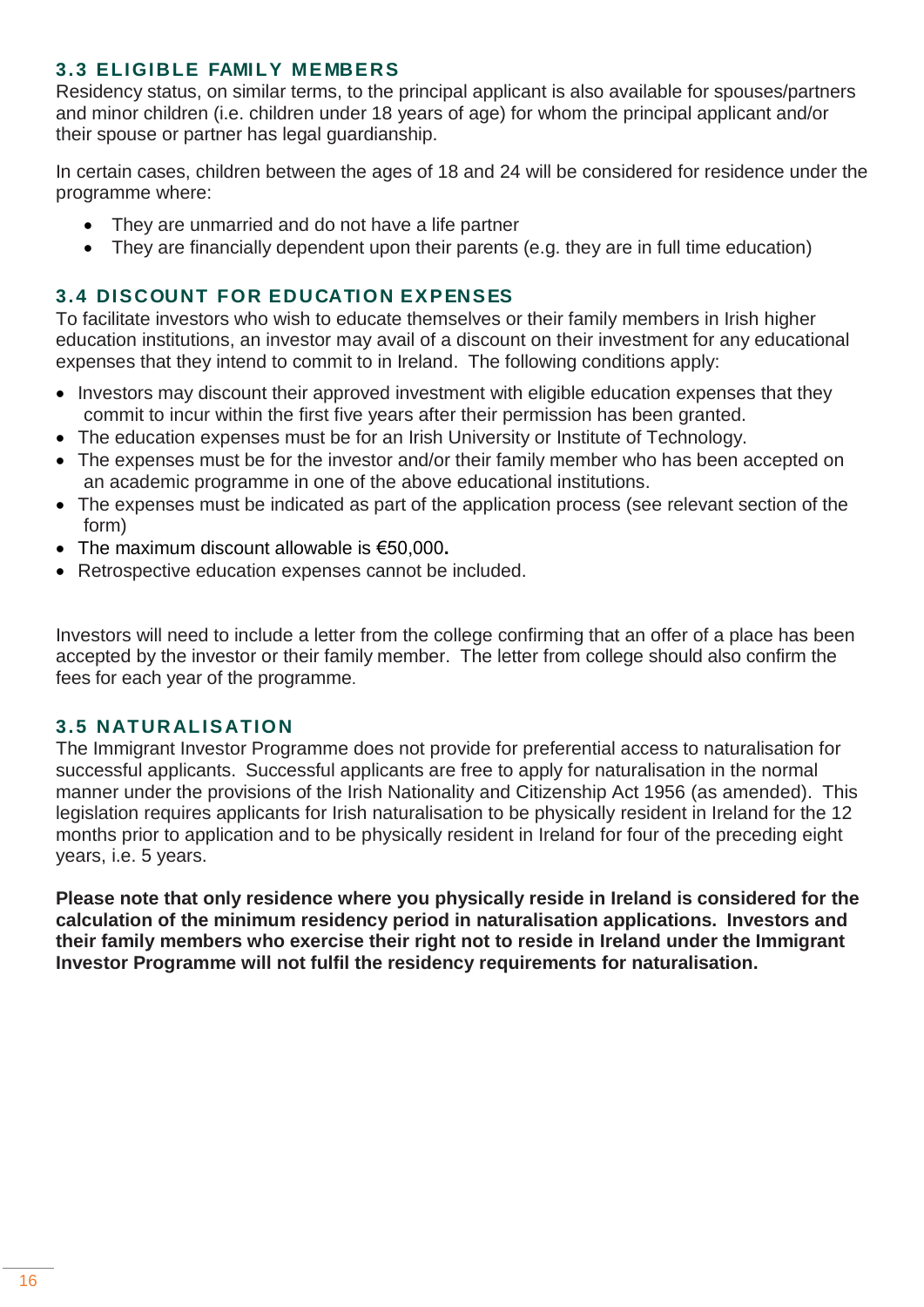#### **3.6 WITHDRAWAL OF IMMIGRATION PE RMISSION OR LOSS OF STATUS**

Residency status under the Immigrant Investor Programme may be withdrawn in the following circumstances -

- 1. If the acquisition of the status was fraudulent;
- 2. In the event of the holder being the subject of a deportation order;
- 3. In the event of the holder being convicted of a criminal offence in any jurisdiction;
- 4. If the applicant fails to meet the conditions of the scheme as regards duration of the investment;
- 5. If the investor failed to disclose material information available to them at the time of the application or renewal that would, if known to the immigration authorities, have made them ineligible for the programme on the grounds of character.
- 6. Where the immigration permission of the main applicant/investor is withdrawn, then the permission granted to their family members are also withdrawn.

## **Appendix 1**

#### **GUIDANCE NOTE ON PROPERTY INVESTMENTS UNDER THE IMMIGRANT INVESTOR PROGRAMME**

The Evaluation Committee established under the Immigrant Investor Programme (IIP) will look at each investment proposal on its own merits. However, based on the level of queries received, it may be helpful to give some guidance on how property based investments could potentially meet the requirements of the Programme, entirely without prejudice to the evaluation process.

A useful starting point in this respect is the underlying purpose of the Immigrant Investor Programme, which is the creation or maintenance of employment. The IIP has been designed accordingly to facilitate productive investment into Ireland and to position Ireland as a "business friendly" country. Sale of property or stimulation of the property market is not of itself an objective of the programme.

The investment should be aligned with the Government overarching policy initiatives as set out in Project Ireland 2040. Particular preference is given at the moment to investments in social infrastructure such as social housing, primary healthcare centers and nursing homes.

Currently, the programme does not have an option for residential property purchase.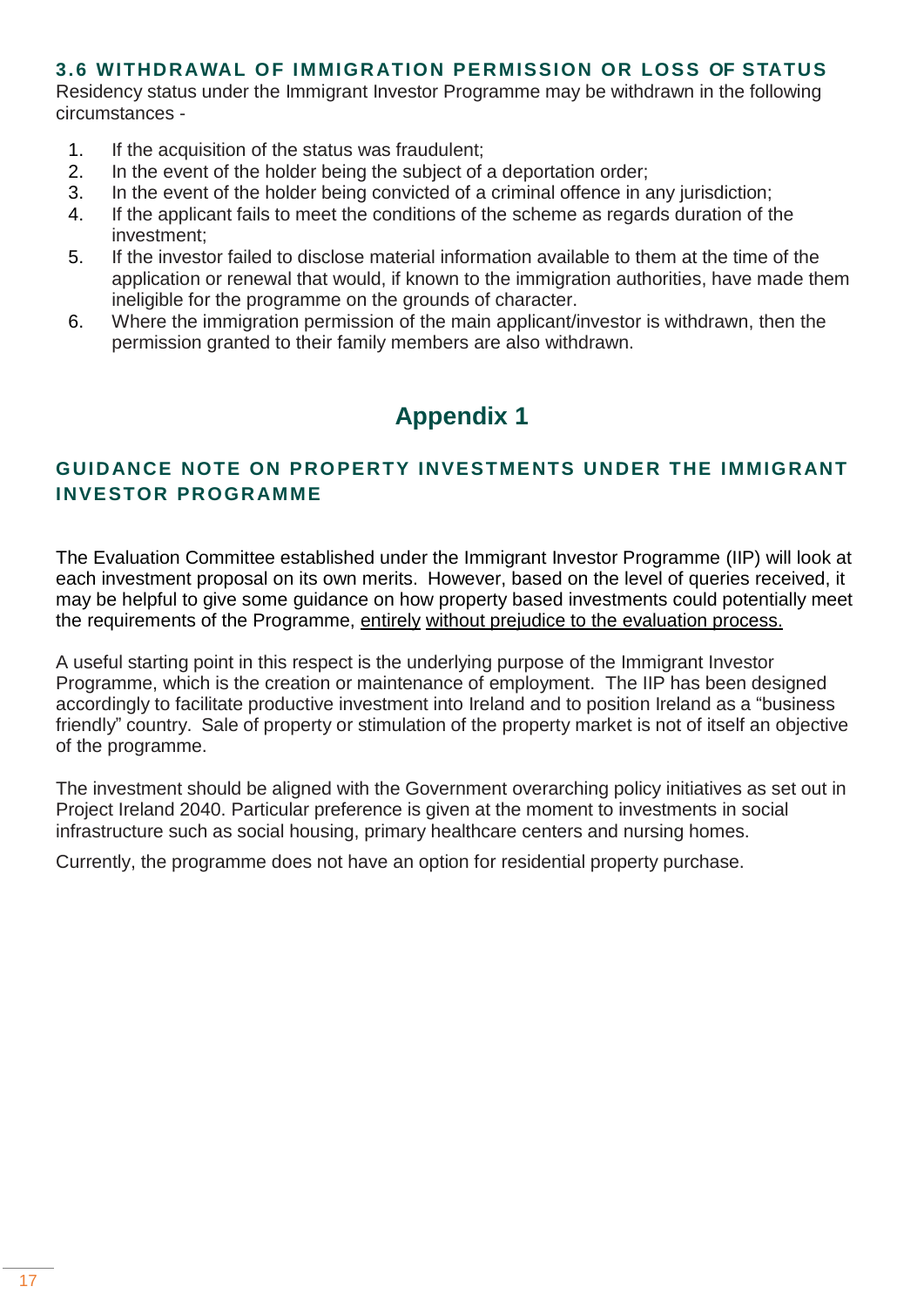#### **FREQUENTLY ASKED QUESTIONS**

#### **Q1: How long does an application take?**

Applications take on average three to four months although they may take longer if the Evaluation Committee require more information from an applicant.

#### **Q2: What is the minimum time I must spend in Ireland to adhere to the rules of the programme?**

The applicant must spend a minimum of 1 day per calendar year in Ireland.

#### **Q3: What kind of personal net assets are acceptable for participating in the Irish Programme?**

Assets that have been acquired legally through legitimate business and commercial activity, inheritance, endowment and/or divorce. Applicants are required to demonstrate a minimum personal net worth of €2million.

#### **Q4: Are assets owned by my spouse acceptable as proof of €2 million net worth?**

No, assets solely owned by other individuals, including a spouse, will be not accepted as evidence of net worth.

#### **Q5: If I get married or have a child after receiving the residency, can I add them as my dependants?**

Yes the investor can add additional nuclear family members (spouse and dependent children under 24) to the permission. Documentary evidence of the marriage and/or birth will be required.

#### **Q6: What is the refund policy if my application is refused?**

There is no refund on application fees of  $\epsilon$ 1,500.

#### **Q7: Can I work, study or travel in any other EU member state?**

Ireland can only issue permissions for residence in this State. You should check the residence requirements of other EU member states with the relevant immigration authority.

#### **Q8: Can I use the money gifted to me by a parent or other relative for an investment?**

Yes, provided it has been obtained legally and can be legally transferred and the applicant can demonstrate a net worth of at least €2m.

#### **Q9: Can I use retained earnings as investment or money coming from funds in a joint account?**

Yes, provided you have authority to transfer that money into the proposed investment.

#### **Q10: Where do I submit my completed application?**

- (i) Applications, including a copy of the original application form and supporting documentation, must be submitted by email to iip&stepapplications@justice.ie
- (ii) The subject bar should clearly identify the name of the applicant and project name.
- (iii) The original signed application form and proof that the application fee of  $\epsilon$ 1,500 has been transferred to the Department's account must be forwarded by post to:

#### **Investment and Start Up Entrepreneur Programmes, Irish Naturalisation and Immigration Service, 13- 14 Burgh Quay, Dublin 2, D02 XK70.**

Due to size limitations on the Department of Justice and Equality internet system, it may take several emails to send all the documentation to INIS.